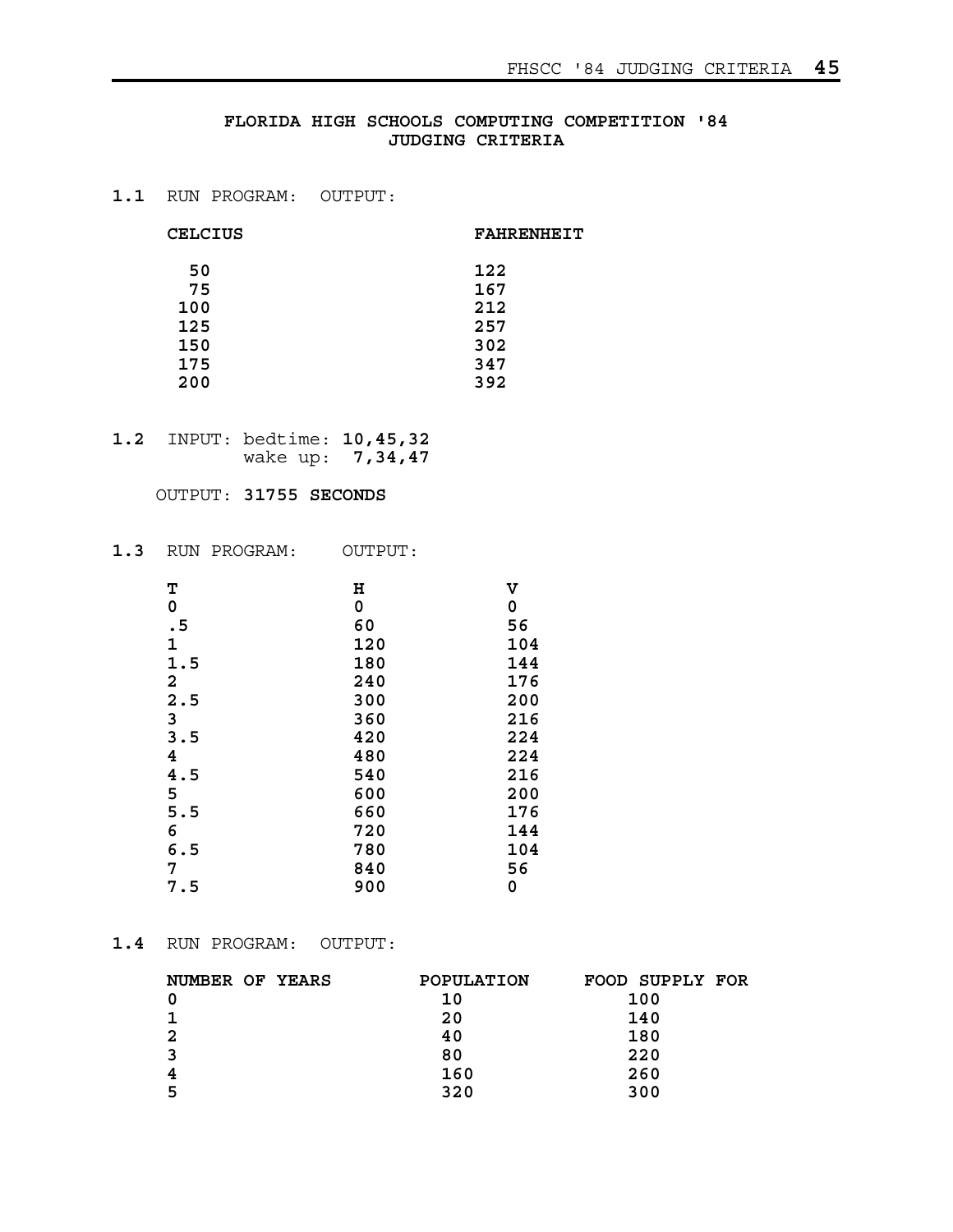**1.5** INPUT: **\$500, 9%** INPUT: **\$1000, 7%**

OUTPUT: **9 YEARS** OUTPUT: **11 YEARS**

**1.6** INPUT: **JANE FRANK ADAM ARRON SAMANTHA**

> OUTPUT: **NAME CLOSEST TO BEGINNING: ADAM NAME CLOSEST TO END: SAMANTHA**

- **1.7** INPUT: Have program run 4 times with different values of N entered (for example, 100, 50, 70, 20)
	- OUTPUT: For each run the longest run of heads could be any number between 3 and 10
- **1.8** RUN PROGRAM:

 A run of the program should contain the numbers from 1 to 100 with the following replacements:

| 7-ZAPZAP      | 71-ZAP        | $87 - ZAP$ |
|---------------|---------------|------------|
| $17 - ZAP$    | $72 - ZAP$    | $97 - ZAP$ |
| $27 - ZAP$    | $73 - ZAP$    |            |
| $37 - ZAP$    | $74 - ZAP$    |            |
| $47 - ZAP$    | $75 - ZAP$    |            |
| $57 - ZAP$    | $76 - ZAP$    |            |
| $67 - ZAP$    | $77 - ZAPZAP$ |            |
| $70 - ZAPZAP$ | $78 - ZAP$    |            |
|               | $79 - ZAP$    |            |
|               |               |            |

#### **1.9** INPUT: **HOORAY FOR HOLLYWOOD**

OUTPUT: **3**

**1.10** INPUT: Answer "7 times" questions allowing for all three options: 1-answer correctly, 2-answer first try incorrectly, second try correctly, 3-answer both tries incorrectly

 OUTPUT: If a question is answered correctly, the next question should be asked; if not, the question should be repeated. However, if the same question is answered incorrectly twice, the correct answer should be printed and then the next question should be asked.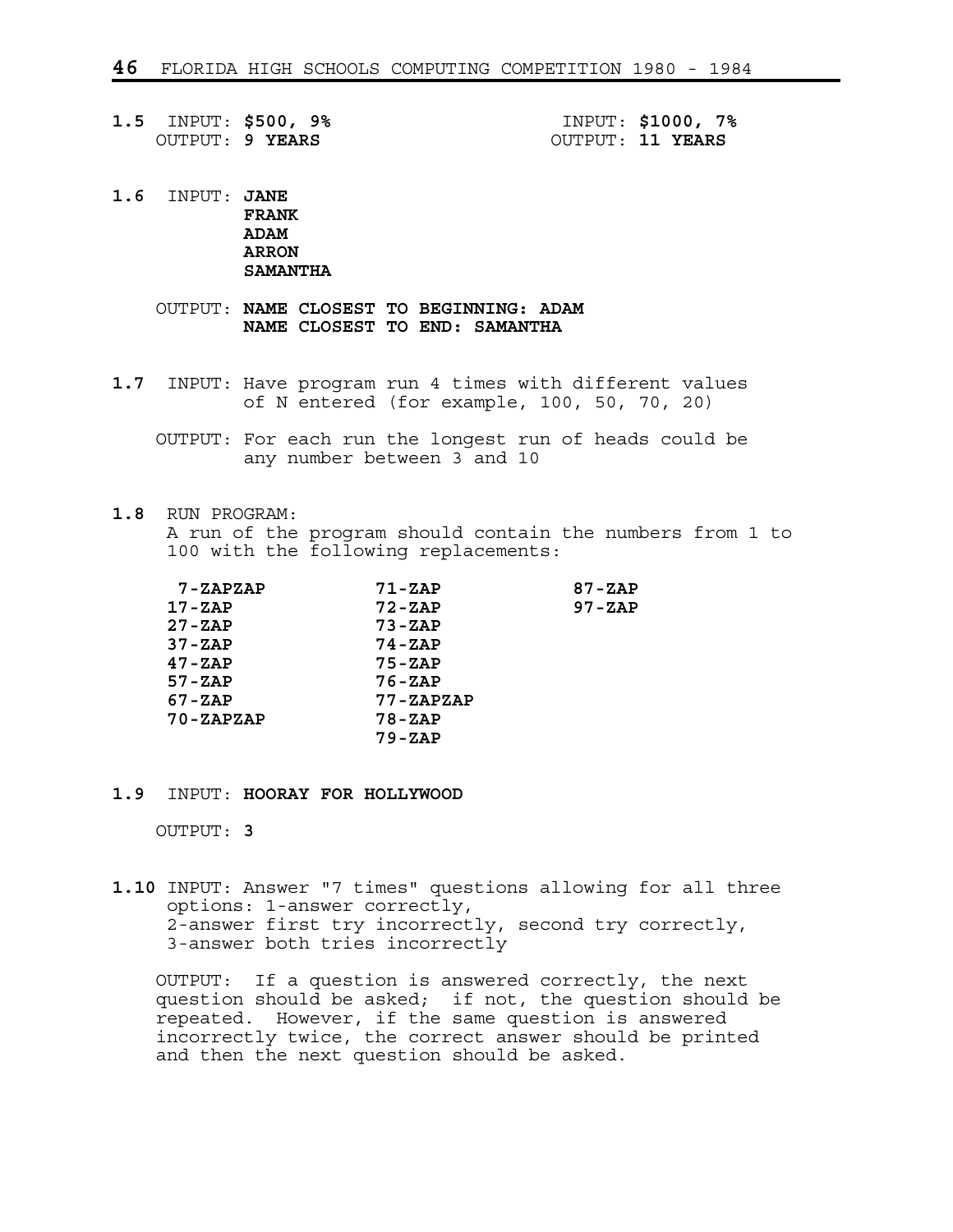- **2.1** INPUT: **HOORAY FOR COMPUTERS** OUTPUT: **Contains 7 vowels 2.2** INPUT: Have them place in the following fractions: **2,3, 65,68, 1,2, 3,4, 10,81 0,0** OUTPUT: The fractions should be listed in the following order: **10/81 1/2 2/3 3/4 65/68**
- **2.3** RUN PROGRAM:

OUTPUT: **153, 370, 371, 407**

**2.4** INPUT: Have them input **14**, for 14 rows

 OUTPUT: **1 232 34543 4567654 567898765 67890109876 7890123210987 890123454321098 90123456765432109 0123456789876543210 123456789010987654321 23456789012321098765432 3456789012345432109876543 456789012345676543210987654**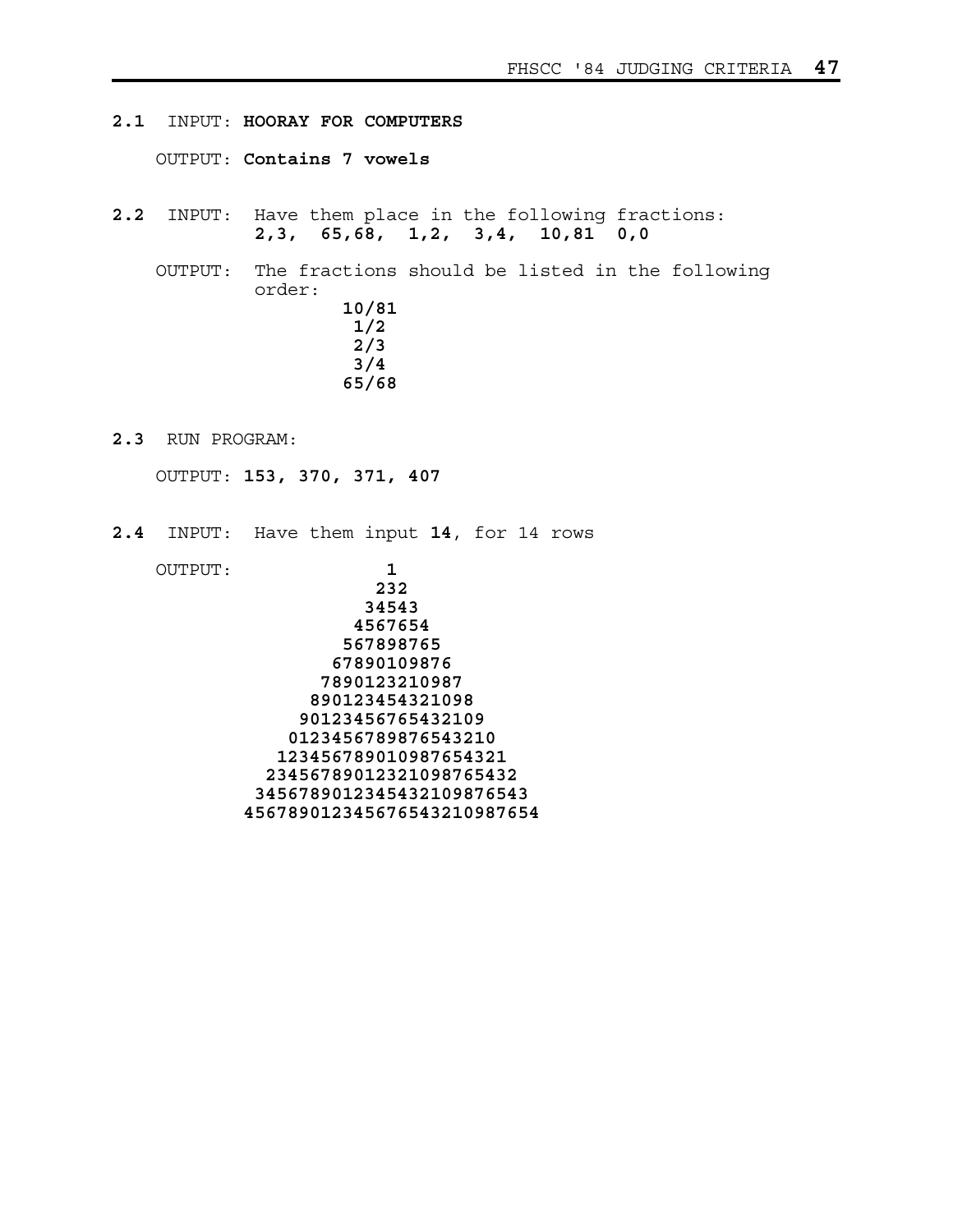## **2.5** RUN PROGRAM:

 OUTPUT: Have the program run twice. Each time the format should look like the below and the problem set should be different.

#### **MULTIPLICATION DRILL**

| 1. 53          | 4. 12          |
|----------------|----------------|
| X <sub>4</sub> | X <sub>3</sub> |
| 2.36           | 5. 94          |
| X <sub>1</sub> | X <sub>8</sub> |
| 3.72           | 6.39           |
| X <sub>6</sub> | X <sub>5</sub> |

**2.6** INPUT: The program should be run twice each for the following values of N; **1,5, and 90.**

 OUTPUT: The output should be reasonable given the nature of the program. (SEE DESCRIPTION) When N=1, only 1 asterisk will appear. When N=5, either 5 or 4 asterisks show. When N=90, either 25 or 24 asterisks show.

**2.7** INPUT: **GOLF; NO SIR, PREFER PRISON-FLOG** OUTPUT: **A PALINDROME**

 INPUT: **O WHAT A HAPPY LIFE** OUTPUT: **NOT A PALINDROME**

### **2.8** INPUT: **HOW ARE YOU?**

| 11<br>1<br>А<br>11<br>Е<br>н<br>11<br>22<br>2<br>O<br>11<br>R<br>11<br>U<br>11<br>1<br>W<br>11<br>Υ<br>TOTAL 9 | OUTPUT: LETTER | <b>FREQUENCY</b> | <b>PERCENT</b> |
|----------------------------------------------------------------------------------------------------------------|----------------|------------------|----------------|
|                                                                                                                |                |                  |                |
|                                                                                                                |                |                  |                |
|                                                                                                                |                |                  |                |
|                                                                                                                |                |                  |                |
|                                                                                                                |                |                  |                |
|                                                                                                                |                |                  |                |
|                                                                                                                |                |                  |                |
|                                                                                                                |                |                  |                |
|                                                                                                                |                |                  |                |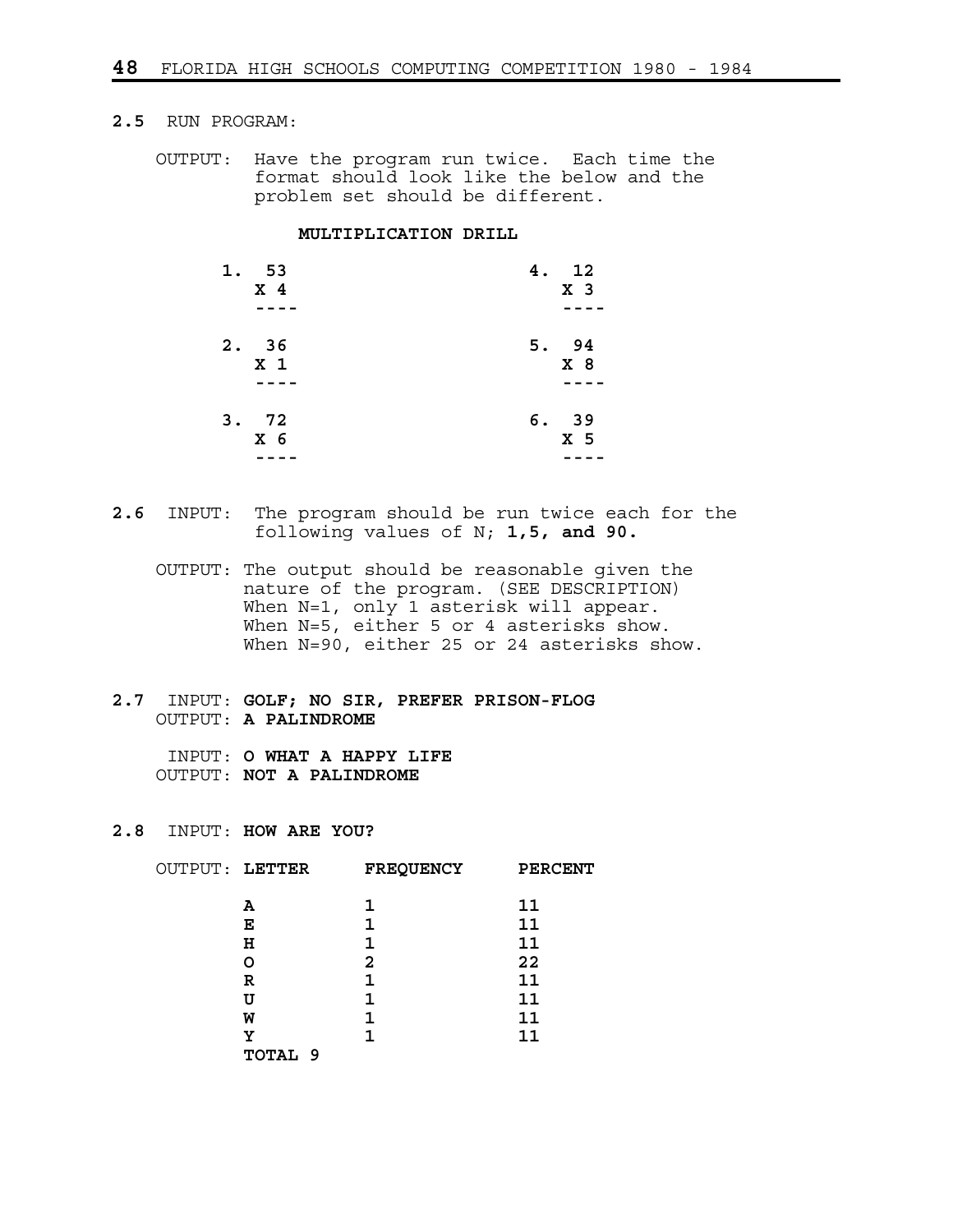### **2.9** INPUT: **THE VIOLETS WERE BLUE**

OUTPUT: **VIOLETS**

**2.10** RUN PROGRAM:

 Run the program for about 10 turns (choose R, S, or P). Look to see if the winner for each turn follows the rules of the game. Choose Q to quit. The summary of the results should be consistent with the results of the individual games. (SEE DESCRIPTION)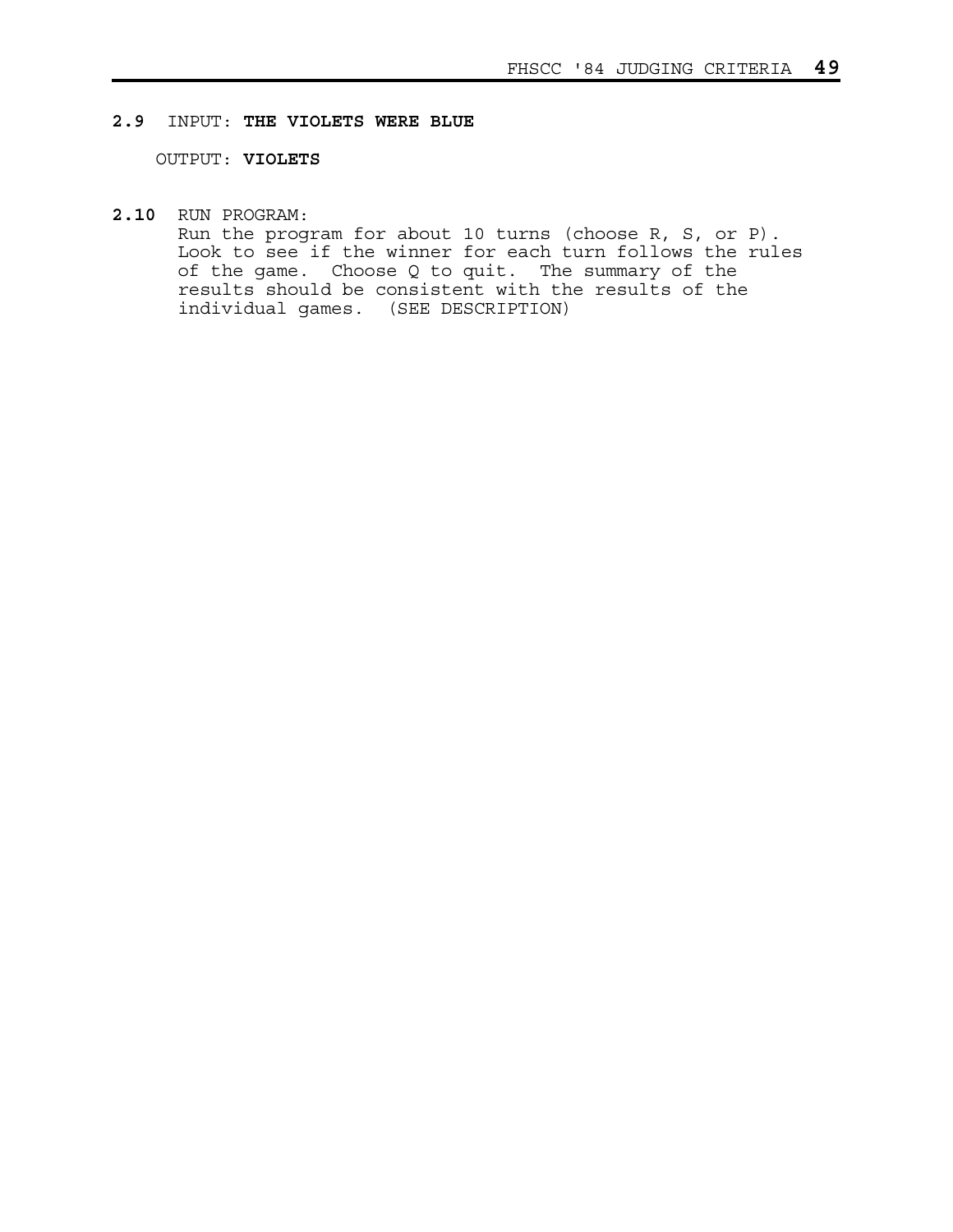**3.1** RUN PROGRAM:

 Run the program several times. The trail of asterisks will normally be short. When a straight trail is produced, count the number of asterisks, this is the maximum distance. Don't forget that it is possible for the asterisk to move back toward the start before stopping. Under this condition the maximum distance is greater than the final distance.

#### **3.2** INPUT: **LLLLLLFFFFFGGGGJJJKKB**

OUTPUT: **EEEEEETTTTTAAAAOOOIIN**

**3.3** INPUT: **54321**

 OUTPUT: **54321 120 2**

**3.4** INPUT: **80**

| OUTPUT: | 3  | 5  |
|---------|----|----|
|         | 5  | 7  |
|         | 11 | 13 |
|         | 17 | 19 |
|         | 29 | 31 |
|         | 41 | 43 |
|         | 59 | 61 |
|         | 71 | 73 |

**3.5** INPUT: **7, 4**

 OUTPUT: **ABCD ABCE ABCF ABCG ABDE ABDF ABDG ABEF ABEG ABFG ACDE ACDF ACDG ACEF ACEG ACFG ADEF ADEG ADFG AEFG BCDE BCDF BCDG BCEF BCEG BCFG BCEF BDEG BDFG BEFG CDEF CDEG CDFG CEFG DEFG**

#### **THERE ARE 35 SUBSETS**

 Different computers will produce different formats, but what counts are the correct combinations and number.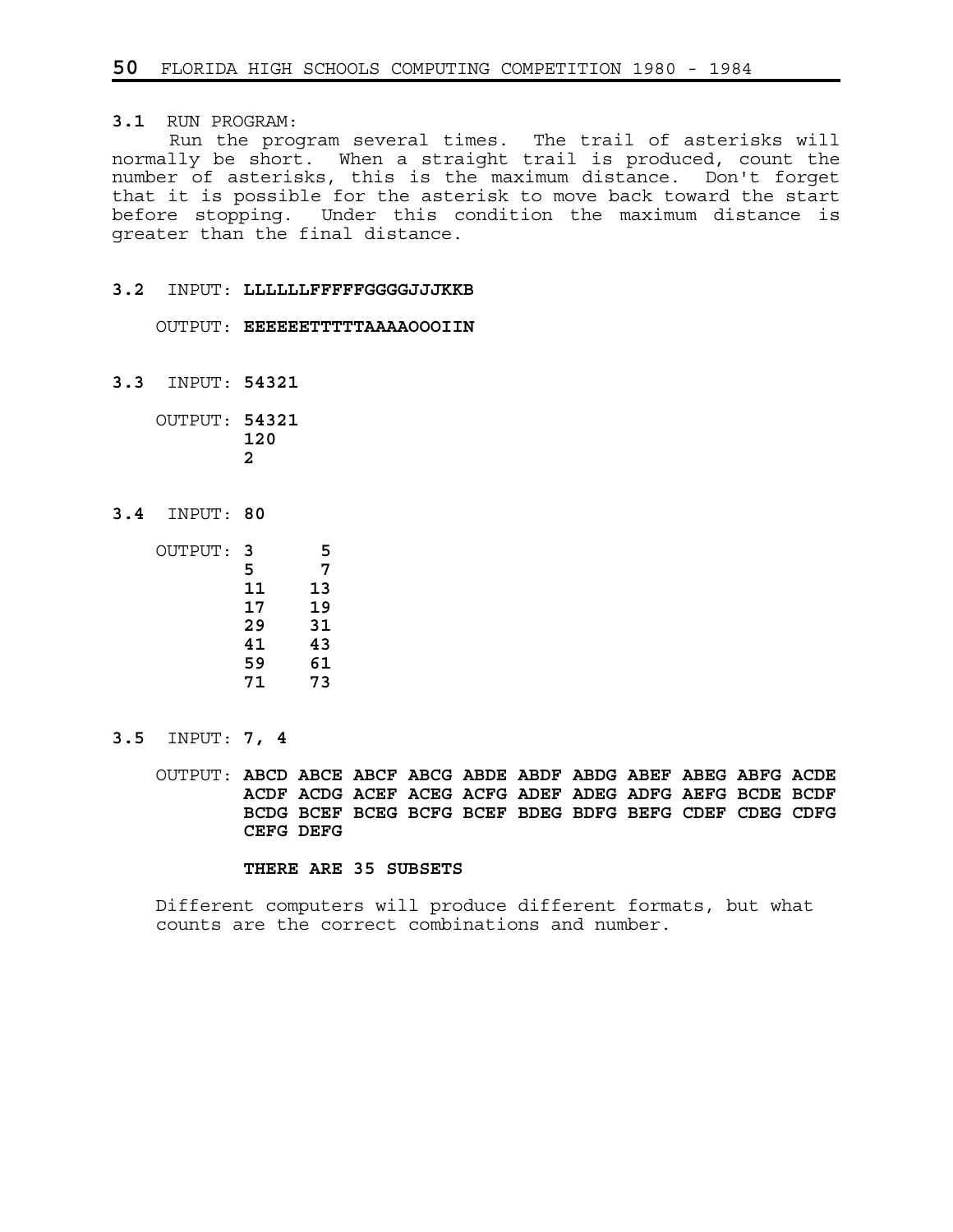**3.6** INPUT: Give the student the following data lines to append to their program: DATA "THE QUICK BROWN FOX JUMPED OVER THE LAZY DOG." DATA "THIS IS AN EXAMPLE OF HOW" DATA "TO TEST YOUR HISTOGRAM PROGRAM. YOU" DATA "CAN USE THIS EXAMPLE." DATA "\*END\*" OUTPUT: **\* \* \* \* \* \* \* \* \* \* \* \* \* \* \* \* \*\*\* \* \* \*\* \* \* \*\*\*\* \* \* \*\* \* \*\* \*\*\*\* \* \* \*\*\* \*\*\*\*\* \*\*\*\* \*\* \* \* \*\*\*\*\* \*\*\*\*\* \*\*\*\* \*\*\* \*\*\*\*\*\*\*\*\*\*\*\*\*\*\*\*\*\*\*\*\*\*\*\*\*\* ABCDEFGHIJKLMNOPQRSTUVWXYZ**

**3.7** INPUT: **45, 56**

 OUTPUT: **45/56 = .803(571428)** INPUT: **40, 60** OUTPUT: **40/60 = .(6)**

- **3.8** INPUT: **100** OUTPUT: **THERE ARE 14 ROUND NUMBERS LESS THAN OR EQUAL TO 100**
- **3.9** INPUT: Give the student the following DATA lines:

 DATA "WE ARE PROUD TO OFFER 4 NEW RECORDS" DATA "AT A COST OF \$1.95 EACH." DATA "YOU MAY PURCHASE 3 FOR \$5.00." DATA "\*END\*"

INPUT: inflation rate of **6%**

 OUTPUT: **WE ARE PROUD TO OFFER 4 NEW RECORDS AT A COST OF \$2.07 EACH. YOU MAY PURCHASE 3 FOR \$5.30.**